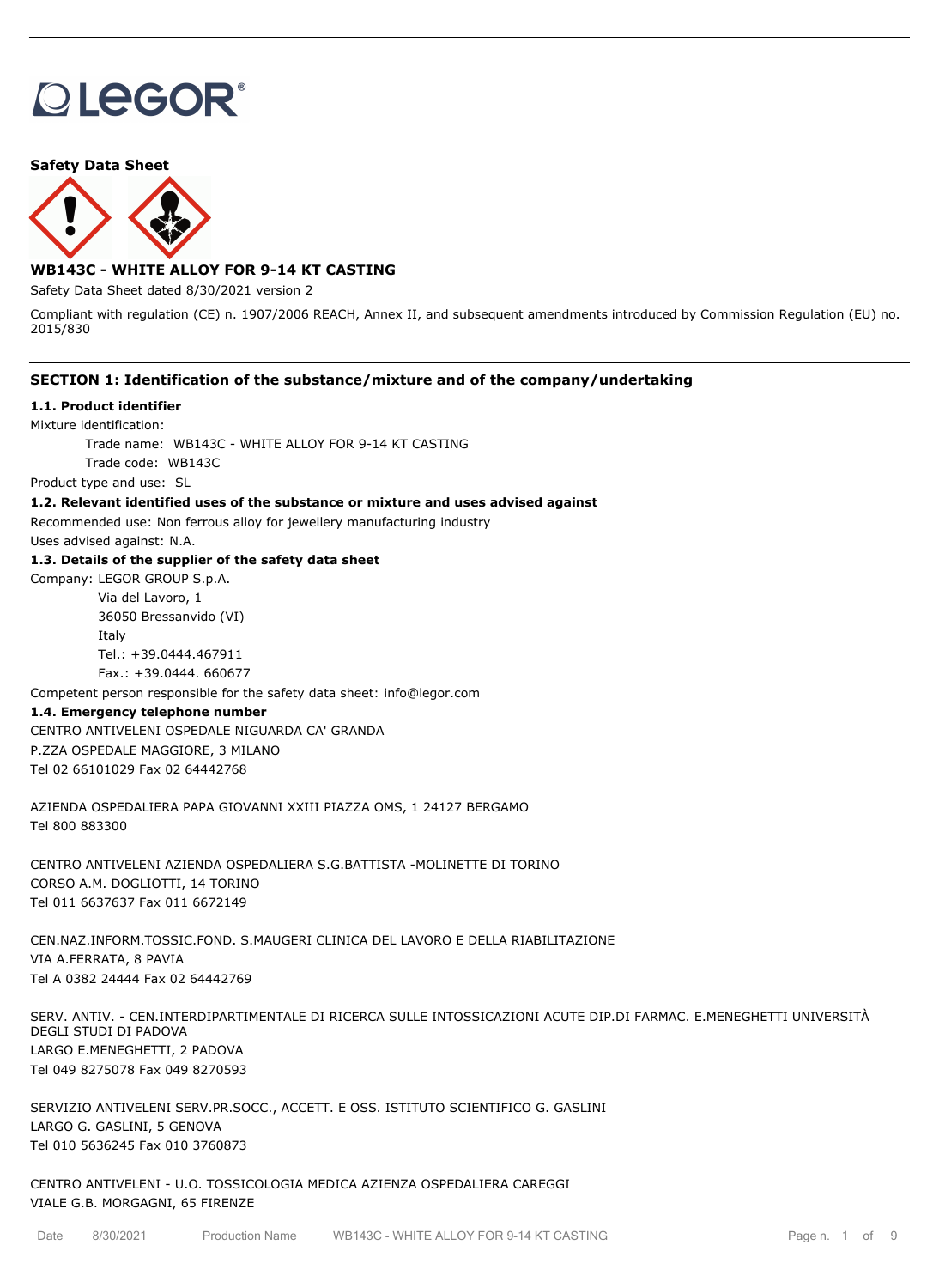CENTRO ANTIVELENI POLICLINICO A.GEMELLI - UNIVERSITA' CATTOLICA DEL SACRO CUORE LARGO F.VITO, 1 ROMA Tel 06 3054343 Fax 06 3051343

CENTRO ANTIVELENI - ISTITUTO DI ANESTESIOLOGIA E RIANIMAZIONE UNIVERSITÀ DEGLI STUDI DI ROMA LA SAPIENZA VIALE DEL POLICLINICO, 155 ROMA Tel 06 49970698 Fax 06 4461967

AZ. OSP. UNIV. FOGGIA V.LE LUIGI PINTO, 1 71122 FOGGIA Tel 0881 732326

CENTRO ANTIVELENI AZIENDA OSPEDALIERA A. CARDARELLI VIA CARDARELLI, 9 NAPOLI Tel 081 7472870 Fax 081 7472880

## **SECTION 2: Hazards identification**



## **2.1. Classification of the substance or mixture**

#### **Regulation (EC) n. 1272/2008 (CLP)**

| Skin Sens. 1                                                     | May cause an allergic skin reaction.                            |  |  |  |
|------------------------------------------------------------------|-----------------------------------------------------------------|--|--|--|
| Carc. 2                                                          | Suspected of causing cancer.                                    |  |  |  |
| STOT RE 1                                                        | Causes damage to organs through prolonged or repeated exposure. |  |  |  |
| Adverse physicochemical, human health and environmental effects: |                                                                 |  |  |  |

No other hazards

## **2.2. Label elements**

**Regulation (EC) No 1272/2008 (CLP):**

**Pictograms and Signal Words**



#### **Hazard statements**

| H317 | May cause an allergic skin reaction. |
|------|--------------------------------------|
| H351 | Suspected of causing cancer.         |
|      |                                      |

H372 Causes damage to organs through prolonged or repeated exposure .

## **Precautionary statements**

| P201<br>Obtain special instructions before use.                                                       |  |
|-------------------------------------------------------------------------------------------------------|--|
| P202<br>Do not handle until all safety precautions have been read and understood.                     |  |
| P261<br>Avoid breathing dust/fume/gas/mist/vapours/spray.                                             |  |
| P280<br>Wear protective gloves/protective clothing/eye protection/face protection/hearing protection/ |  |
| P308+P313<br>IF exposed or concerned: Get medical advice/attention.                                   |  |
| P314<br>Get medical advice/attention if you feel unwell.                                              |  |

### **Special Provisions:**

| PACK1             | The packing must be featured by a safety lock for children.           |
|-------------------|-----------------------------------------------------------------------|
| PACK <sub>2</sub> | The packing must have tactive indications of danger for blind people. |

# **Contains**

Nickel

**Special provisions according to Annex XVII of REACH and subsequent amendments:** None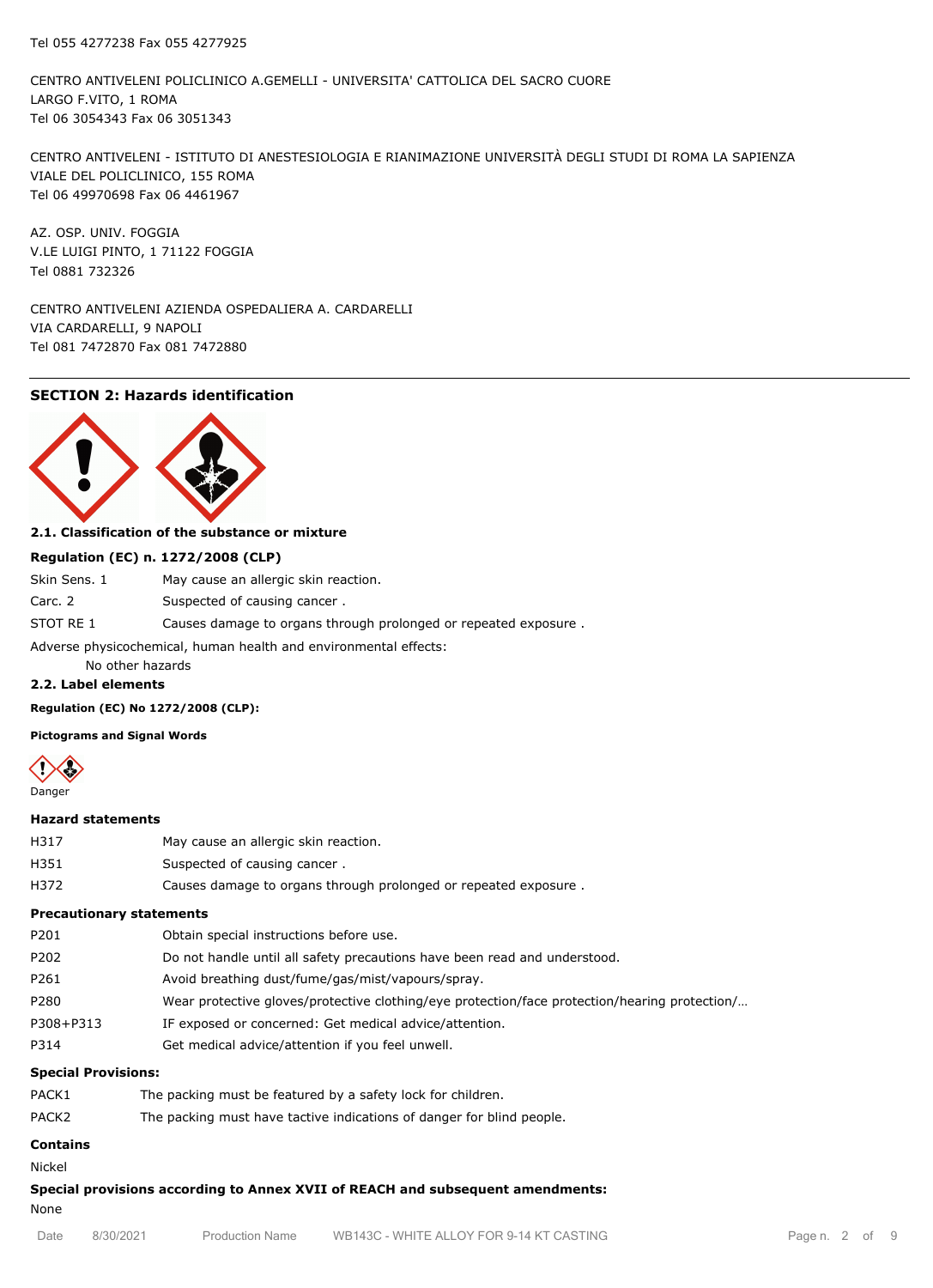#### **2.3. Other hazards**

No PBT Ingredients are present

Other Hazards: No other hazards

## **SECTION 3: Composition/information on ingredients**

#### **3.1. Substances**

N.A.

## **3.2. Mixtures**

Mixture identification: WB143C - WHITE ALLOY FOR 9-14 KT CASTING

**Hazardous components within the meaning of the CLP regulation and related classification:**

| Qty          | <b>Name</b> | Ident. Numb.                               | <b>Classification</b>                                                | <b>Registration Number</b> |
|--------------|-------------|--------------------------------------------|----------------------------------------------------------------------|----------------------------|
| $35 - 50 %$  | Copper      | EC:231-159-6<br>Index:029-024-<br>$00-X$   | CAS: 7440-50-8 Substance with a Union workplace<br>exposure limit.   |                            |
| $25 - 35 %$  | Silver      |                                            | CAS: 7440-22-4 Substance with a Union workplace<br>exposure limit.   |                            |
| $10 - 15 \%$ | Nickel      | EC:231-111-4<br>Index:028-002-<br>$00 - 7$ | CAS: 7440-02-0 Skin Sens. 1, H317; Carc. 2,<br>H351; STOT RE 1, H372 |                            |

#### **SECTION 4: First aid measures**

#### **4.1. Description of first aid measures**

In case of skin contact:

Immediately take off all contaminated clothing.

Areas of the body that have - or are only even suspected of having - come into contact with the product must be rinsed immediately with plenty of running water and possibly with soap.

Wash thoroughly the body (shower or bath).

Remove contaminated clothing immediatley and dispose off safely.

In case of eyes contact:

Wash immediately with water.

In case of Ingestion:

Do not induce vomiting, get medical attention showing the SDS and label hazardous.

In case of Inhalation:

Remove casualty to fresh air and keep warm and at rest.

## **4.2. Most important symptoms and effects, both acute and delayed**

N.A.

## **4.3. Indication of any immediate medical attention and special treatment needed**

In case of accident or unwellness, seek medical advice immediately (show directions for use or safety data sheet if possible).

## **SECTION 5: Firefighting measures**

## **5.1. Extinguishing media**

Suitable extinguishing media:

Water.

Carbon dioxide (CO2).

Extinguishing media which must not be used for safety reasons:

None in particular.

## **5.2. Special hazards arising from the substance or mixture**

Do not inhale explosion and combustion gases.

Burning produces heavy smoke.

## **5.3. Advice for firefighters**

Use suitable breathing apparatus .

Collect contaminated fire extinguishing water separately. This must not be discharged into drains.

Move undamaged containers from immediate hazard area if it can be done safely.

## **SECTION 6: Accidental release measures**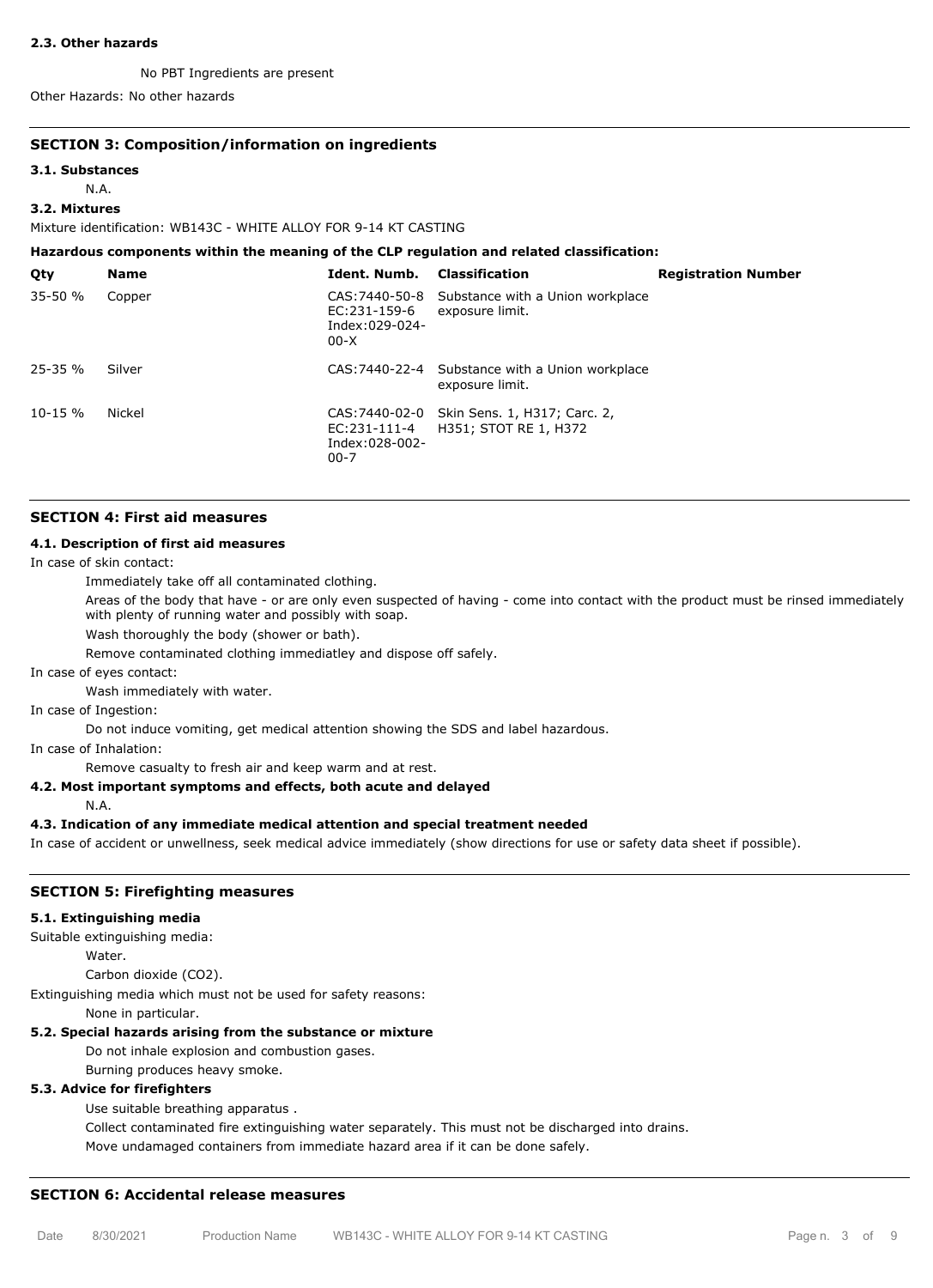#### **6.1. Personal precautions, protective equipment and emergency procedures**

Wear personal protection equipment.

Remove persons to safety.

See protective measures under point 7 and 8.

## **6.2. Environmental precautions**

Do not allow to enter into soil/subsoil. Do not allow to enter into surface water or drains.

Retain contaminated washing water and dispose it.

In case of gas escape or of entry into waterways, soil or drains, inform the responsible authorities.

Suitable material for taking up: absorbing material, organic, sand

## **6.3. Methods and material for containment and cleaning up**

Suitable material for taking up: absorbing material, organic, sand

#### Wash with plenty of water. **6.4. Reference to other sections**

See also section 8 and 13

#### **SECTION 7: Handling and storage**

#### **7.1. Precautions for safe handling**

Avoid contact with skin and eyes, inhaltion of vapours and mists.

Exercise the greatest care when handling or opening the container.

Don't use empty container before they have been cleaned.

Before making transfer operations, assure that there aren't any incompatible material residuals in the containers.

Contamined clothing should be changed before entering eating areas.

Do not eat or drink while working.

See also section 8 for recommended protective equipment.

## **7.2. Conditions for safe storage, including any incompatibilities**

Incompatible materials:

None in particular.

Instructions as regards storage premises:

Adequately ventilated premises.

## **7.3. Specific end use(s)**

Recommendation(s)

None in particular

Industrial sector specific solutions:

None in particular

## **SECTION 8: Exposure controls/personal protection**

## **8.1. Control parameters**

#### **Community Occupational Exposure Limits (OEL)**

| Component | <b>OEL</b><br><b>Type</b> | Country        | Ceiling | mg/m3 | <b>Long Term Long Term Short</b><br>ppm | Term<br>mg/m3 | <b>Short</b><br>Term ppm | <b>Behaviour Notes</b> |                                                              |
|-----------|---------------------------|----------------|---------|-------|-----------------------------------------|---------------|--------------------------|------------------------|--------------------------------------------------------------|
| Copper    | ACGIH                     | <b>NNN</b>     |         | 0,2   |                                         |               |                          |                        | Fume, as Cu. Irr, GI,<br>metal fume fever                    |
|           | ACGIH                     | <b>NNN</b>     |         | 1     |                                         |               |                          |                        | Dusts and mists, as<br>Cu. Irr, GI, metal<br>fume fever      |
| Silver    | EU                        | <b>NNN</b>     |         | 0,1   |                                         |               |                          |                        |                                                              |
|           | ACGIH                     | <b>NNN</b>     |         | 0,1   |                                         |               |                          |                        | Metal dust and fume.<br>- Argyria                            |
|           | ACGIH                     | <b>NNN</b>     |         | 0,01  |                                         |               |                          |                        | Soluble compounds,<br>as Ag. - Argyria                       |
| Nickel    | AL                        | NATION FINLAND |         | 0,01  |                                         |               |                          |                        | (1) Respirable fraction<br>$(2)$ 15 minutes<br>average value |
|           | ACGIH                     | <b>NNN</b>     |         | 1,5   |                                         |               |                          |                        | Elemental. (I), A5 -<br>Dermatitis,<br>pneumoconiosis        |
|           | ACGIH                     | <b>NNN</b>     |         | 0,1   |                                         |               |                          |                        | Soluble inorganic<br>compounds (NOS).                        |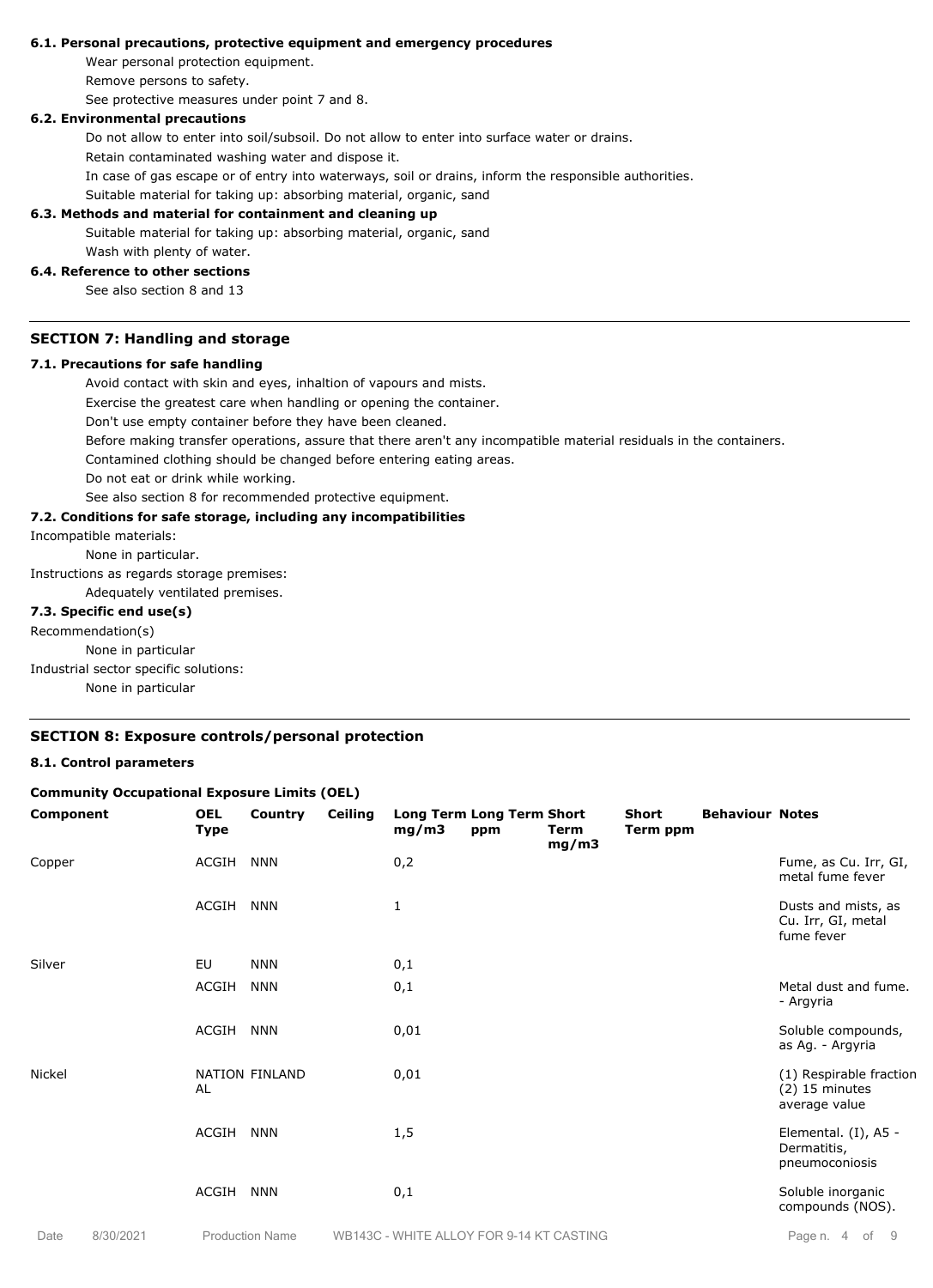compounds (NOS). (I), A1 - Lung cancer

## **Derived No Effect Level (DNEL) values**

| Component | CAS-No.   | <b>Worker Worker Consu</b><br><b>Industr Profess mer</b><br>ional<br>v | Exposure<br>Route          | <b>Exposure Frequency Remark</b> |
|-----------|-----------|------------------------------------------------------------------------|----------------------------|----------------------------------|
| Copper    | 7440-50-8 | 0.041<br>mg/kg                                                         | <b>Human</b><br>Dermal     | Long Term, systemic<br>effects   |
|           |           | 0.041<br>mg/kg                                                         | <b>Human</b><br>Inhalation | Long Term, systemic<br>effects   |
|           |           | 0,082<br>mg/kg                                                         | <b>Human</b><br>Dermal     | Short Term, systemic<br>effects  |
|           |           | 0,082<br>mg/kg                                                         | <b>Human</b><br>Inhalation | Short Term, systemic<br>effects  |

## **8.2. Exposure controls**

Eye protection:

Use close fitting safety goggles, don't use eye lens.

Protection for skin:

Use clothing that provides comprehensive protection to the skin, e.g. cotton, rubber, PVC or viton. Protection for hands:

Use protective gloves that provides comprehensive protection, e.g. P.V.C., neoprene or rubber.

Respiratory protection: N.A. Thermal Hazards: N.A. Environmental exposure controls: N.A. Hygienic and Technical measures N.A.

# **SECTION 9: Physical and chemical properties**

**9.1. Information on basic physical and chemical properties Physical State** Solid **Appearance and colour:** White-grey grained alloy **Odour:** Odourless **Odour threshold:** N.A. **pH:** N.A. **Melting point / freezing point:** 1100 °C (2012 °F) **Initial boiling point and boiling range:** N.A. **Flash point:** > 93°C **Evaporation rate:** N.A. **Upper/lower flammability or explosive limits:** N.A. **Vapour density:** N.A. **Vapour pressure:** N.A. **Relative density:** N.A. **Solubility in water:** Unsoluble in water **Solubility in oil:** Unsoluble in organic solvents **Partition coefficient (n-octanol/water):** N.A. **Auto-ignition temperature:** N.A. **Decomposition temperature:** N.A. **Viscosity:** N.A. **Explosive properties:** n.a. **Oxidizing properties:** n.a. **Solid/gas flammability:** n.a. **9.2. Other information**

**VOC** N.A.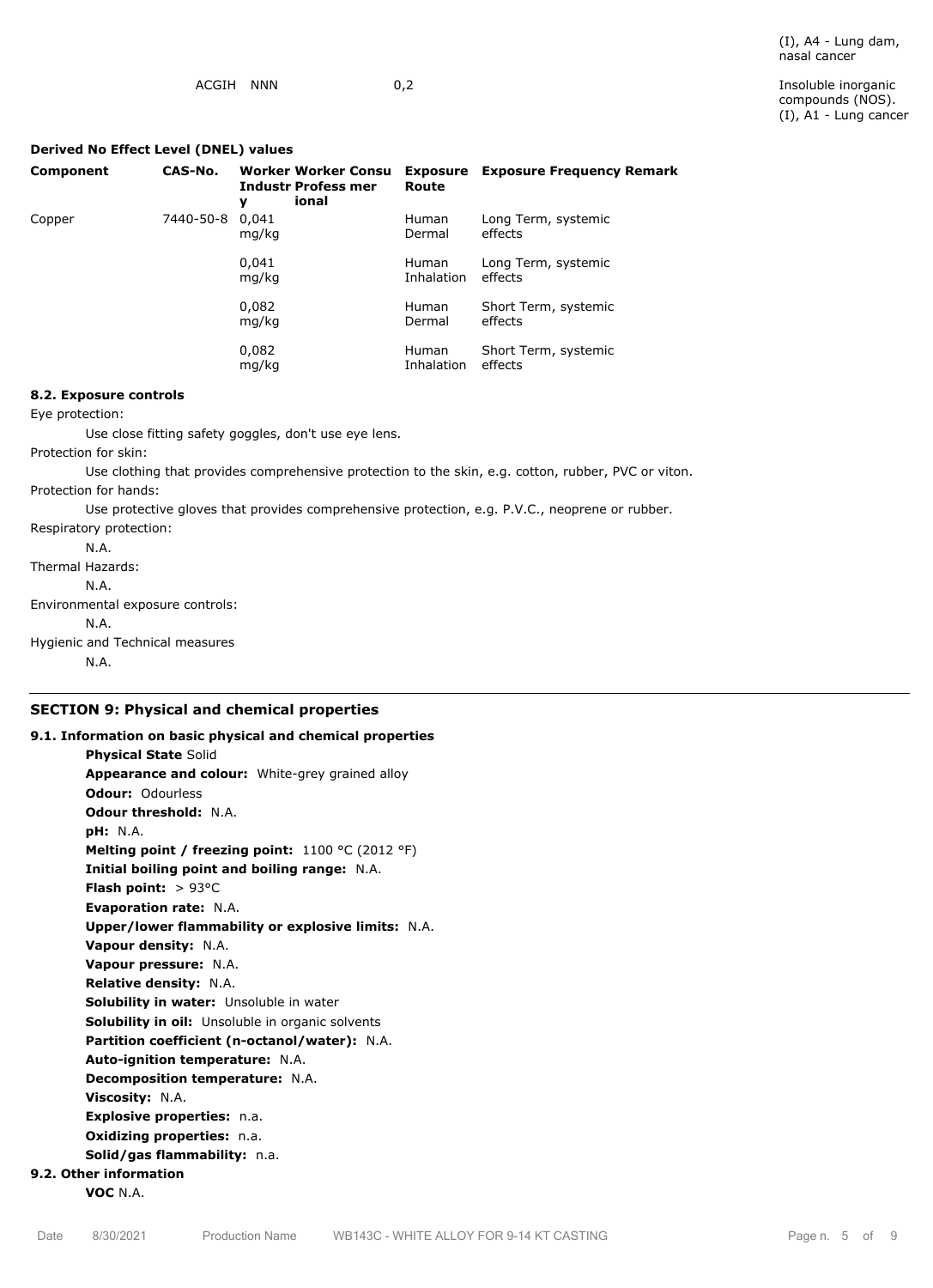## **SECTION 10: Stability and reactivity**

#### **10.1. Reactivity**

Stable under normal conditions

## **10.2. Chemical stability**

Data not Available.

**10.3. Possibility of hazardous reactions** None.

## **10.4. Conditions to avoid**

Stable under normal conditions.

**10.5. Incompatible materials**

None in particular.

**10.6. Hazardous decomposition products**

None.

## **SECTION 11: Toxicological information**

#### **11.1. Information on toxicological effects**

### **Toxicological Information of the Preparation**

| a) acute toxicity                    | Not classified                                                   |
|--------------------------------------|------------------------------------------------------------------|
|                                      | Based on available data, the classification criteria are not met |
| b) skin corrosion/irritation         | Not classified                                                   |
|                                      | Based on available data, the classification criteria are not met |
| c) serious eye damage/irritation     | Not classified                                                   |
|                                      | Based on available data, the classification criteria are not met |
| d) respiratory or skin sensitisation | The product is classified: Skin Sens. 1(H317)                    |
| e) germ cell mutagenicity            | Not classified                                                   |
|                                      | Based on available data, the classification criteria are not met |
| f) carcinogenicity                   | The product is classified: Carc. 2(H351)                         |
| g) reproductive toxicity             | Not classified                                                   |
|                                      | Based on available data, the classification criteria are not met |
| h) STOT-single exposure              | Not classified                                                   |
|                                      | Based on available data, the classification criteria are not met |
| i) STOT-repeated exposure            | The product is classified: STOT RE 1(H372)                       |
| j) aspiration hazard                 | Not classified                                                   |
|                                      | Based on available data, the classification criteria are not met |

## **SECTION 12: Ecological information**

#### **12.1. Toxicity**

Adopt good working practices, so that the product is not released into the environment. Eco-Toxicological Information:

## **List of Eco-Toxicological properties of the product**

Not classified for environmental hazards.

No data available for the product

## **12.2. Persistence and degradability**

N.A.

# **12.3. Bioaccumulative potential**

N.A.

# **12.4. Mobility in soil**

N.A.

## **12.5. Results of PBT and vPvB assessment**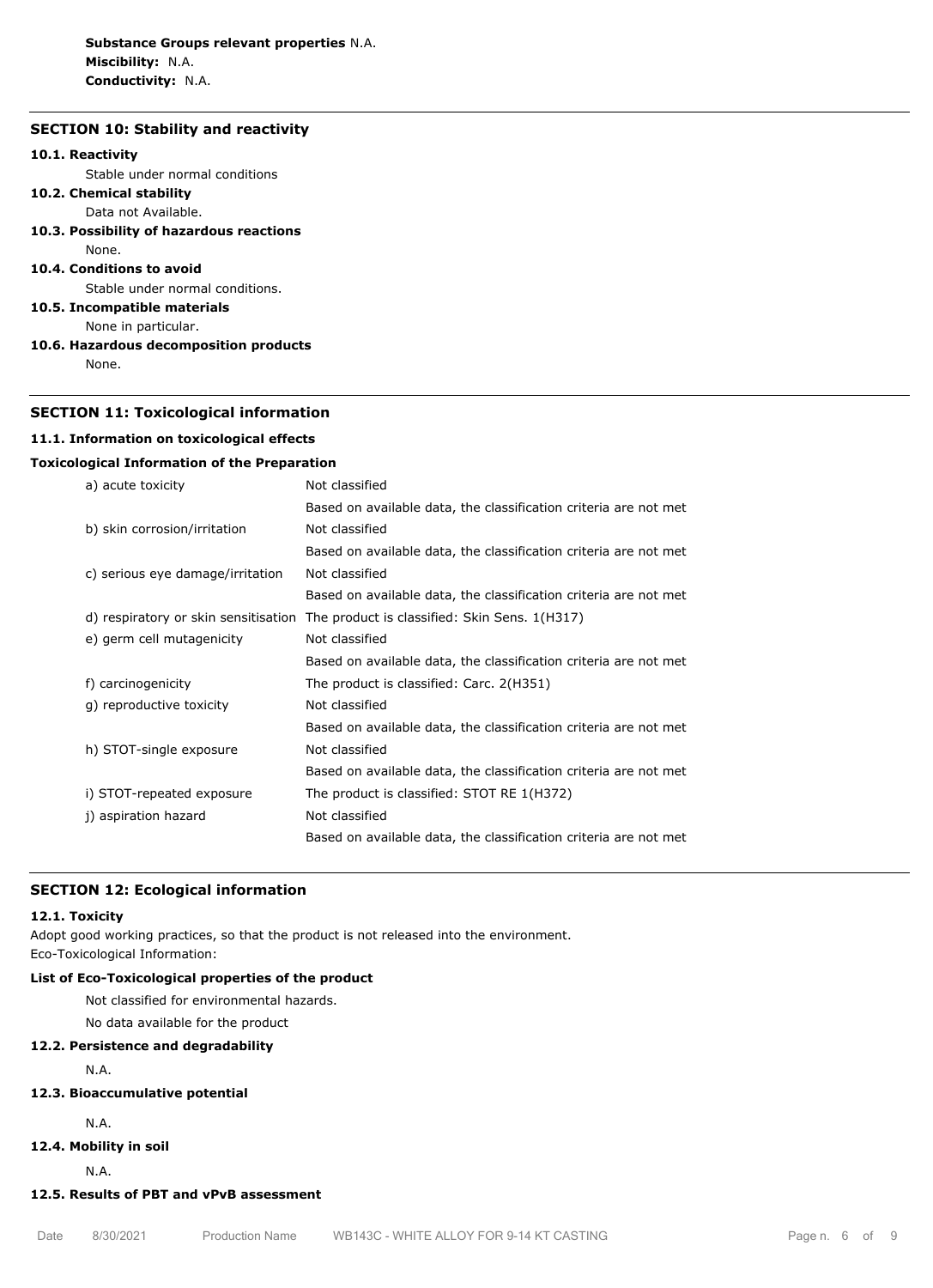#### **12.6. Other adverse effects**

N.A.

## **SECTION 13: Disposal considerations**

## **13.1. Waste treatment methods**

Recover, if possible. Send to authorised disposal plants or for incineration under controlled conditions. In so doing, comply with the local and national regulations currently in force.

## **SECTION 14: Transport information**

Not classified as dangerous in the meaning of transport regulations.

# **14.1. UN number** N.A. **14.2. UN proper shipping name** N.A. **14.3. Transport hazard class(es)** ADR-Class: NA N.A. **14.4. Packing group** N.A. **14.5. Environmental hazards** N.A. **14.6. Special precautions for user** N.A.

Road and Rail ( ADR-RID ) :

N.A.

Air ( IATA ) :

Sea ( IMDG ) :

N.A.

**14.7. Transport in bulk according to Annex II of MARPOL and the IBC Code**

N.A.

## **SECTION 15: Regulatory information**

## **15.1. Safety, health and environmental regulations/legislation specific for the substance or mixture**

Dir. 98/24/EC (Risks related to chemical agents at work) Dir. 2000/39/EC (Occupational exposure limit values) Regulation (EC) n. 1907/2006 (REACH) Regulation (EC) n. 1272/2008 (CLP) Regulation (EC) n. 790/2009 (ATP 1 CLP) and (EU) n. 758/2013 Regulation (EU) n. 286/2011 (ATP 2 CLP) Regulation (EU) n. 618/2012 (ATP 3 CLP) Regulation (EU) n. 487/2013 (ATP 4 CLP) Regulation (EU) n. 944/2013 (ATP 5 CLP) Regulation (EU) n. 605/2014 (ATP 6 CLP) Regulation (EU) n. 2015/1221 (ATP 7 CLP) Regulation (EU) n. 2016/918 (ATP 8 CLP) Regulation (EU) n. 2016/1179 (ATP 9 CLP) Regulation (EU) n. 2017/776 (ATP 10 CLP) Regulation (EU) n. 2018/669 (ATP 11 CLP) Regulation (EU) n. 2018/1480 (ATP 13 CLP) Regulation (EU) n. 2019/521 (ATP 12 CLP) Regulation (EU) 2015/830 Restrictions related to the product or the substances contained according to Annex XVII Regulation (EC) 1907/2006 (REACH) and subsequent modifications: Restrictions related to the product: None

Restrictions related to the substances contained: None

Provisions related to directive EU 2012/18 (Seveso III):

N.A.

# **Regulation (EU) No 649/2012 (PIC regulation)**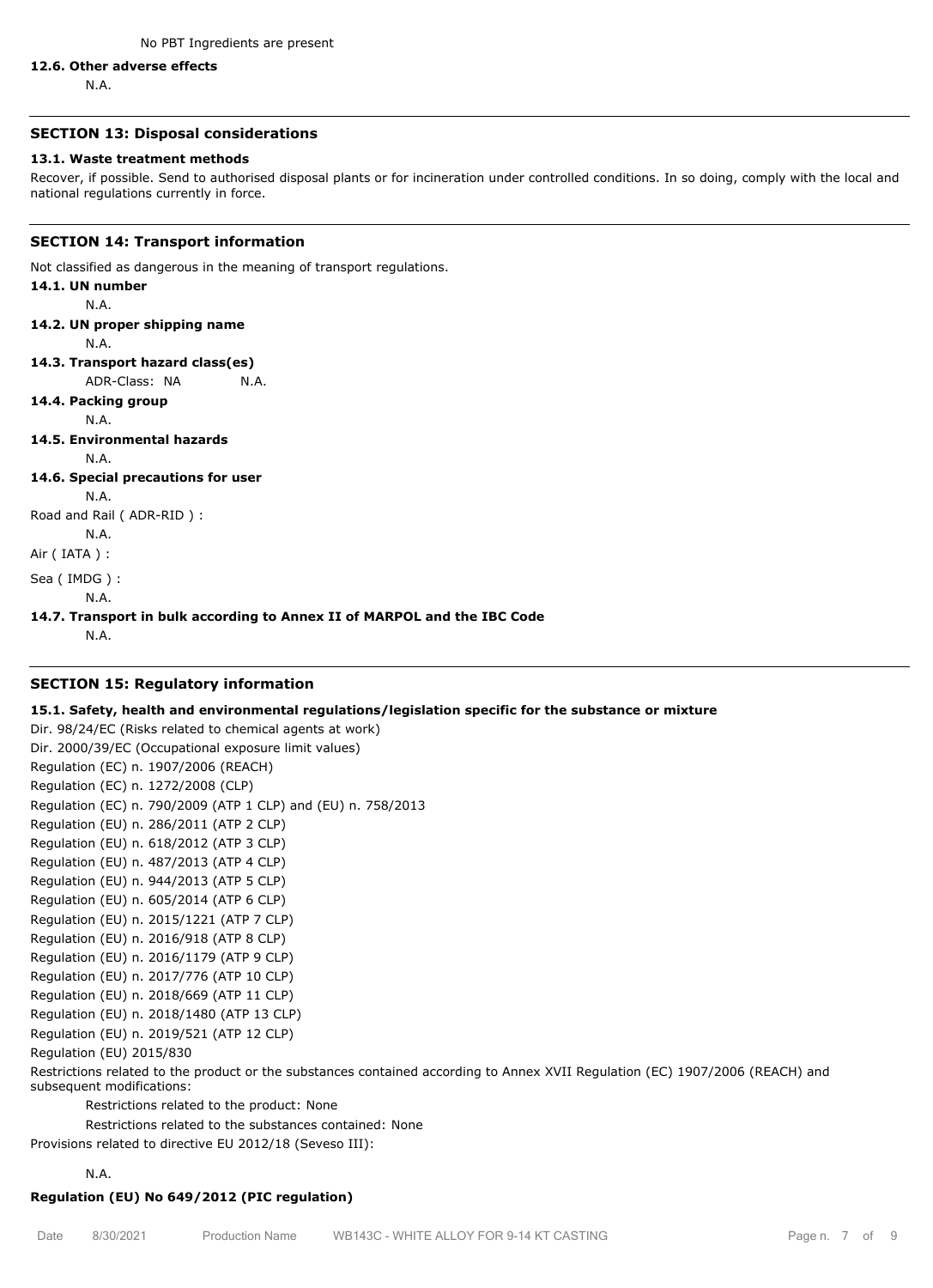#### No substances listed

German Water Hazard Class.

Class 3: extremely hazardous.

SVHC Substances:

No data available

## **15.2. Chemical safety assessment**

No Chemical Safety Assessment has been carried out for the mixture.

## **SECTION 16: Other information**

| Code    | <b>Description</b>                   |                                                                 |  |  |  |
|---------|--------------------------------------|-----------------------------------------------------------------|--|--|--|
| H317    | May cause an allergic skin reaction. |                                                                 |  |  |  |
| H351    | Suspected of causing cancer.         |                                                                 |  |  |  |
| H372    |                                      | Causes damage to organs through prolonged or repeated exposure. |  |  |  |
|         |                                      |                                                                 |  |  |  |
| Code    | Hazard class and hazard category     | <b>Description</b>                                              |  |  |  |
| 3.4.2/1 | Skin Sens. 1                         | Skin Sensitisation, Category 1                                  |  |  |  |
| 3.6/2   | Carc. 2                              | Carcinogenicity, Category 2                                     |  |  |  |

#### **Classification and procedure used to derive the classification for mixtures according to Regulation (EC) 1272/2008 [CLP]:**

| <b>Classification according to Regulation Classification procedure</b><br>(EC) Nr. 1272/2008 |                    |
|----------------------------------------------------------------------------------------------|--------------------|
| 3.4.2/1                                                                                      | Calculation method |
| 3.6/2                                                                                        | Calculation method |
| 3.9/1                                                                                        | Calculation method |

This document was prepared by a competent person who has received appropriate training.

Main bibliographic sources:

ECDIN - Environmental Chemicals Data and Information Network - Joint Research Centre, Commission of the European Communities

SAX's DANGEROUS PROPERTIES OF INDUSTRIAL MATERIALS - Eight Edition - Van Nostrand Reinold

The information contained herein is based on our state of knowledge at the above-specified date. It refers solely to the product indicated and constitutes no guarantee of particular quality.

It is the duty of the user to ensure that this information is appropriate and complete with respect to the specific use intended.

This MSDS cancels and replaces any preceding release.

Legend to abbreviations and acronyms used in the safety data sheet:

ACGIH: American Conference of Governmental Industrial Hygienists

ADR: European Agreement concerning the International Carriage of Dangerous Goods by Road.

AND: European Agreement concerning the International Carriage of Dangerous Goods by Inland Waterways

ATE: Acute Toxicity Estimate

ATEmix: Acute toxicity Estimate (Mixtures)

BCF: Biological Concentration Factor

BEI: Biological Exposure Index

BOD: Biochemical Oxygen Demand

CAS: Chemical Abstracts Service (division of the American Chemical Society).

CAV: Poison Center

CE: European Community

CLP: Classification, Labeling, Packaging.

CMR: Carcinogenic, Mutagenic and Reprotoxic

COD: Chemical Oxygen Demand

COV: Volatile Organic Compound

CSA: Chemical Safety Assessment

CSR: Chemical Safety Report

DMEL: Derived Minimal Effect Level

DNEL: Derived No Effect Level.

DPD: Dangerous Preparations Directive

DSD: Dangerous Substances Directive

EC50: Half Maximal Effective Concentration

ECHA: European Chemicals Agency

EINECS: European Inventory of Existing Commercial Chemical Substances.

ES: Exposure Scenario